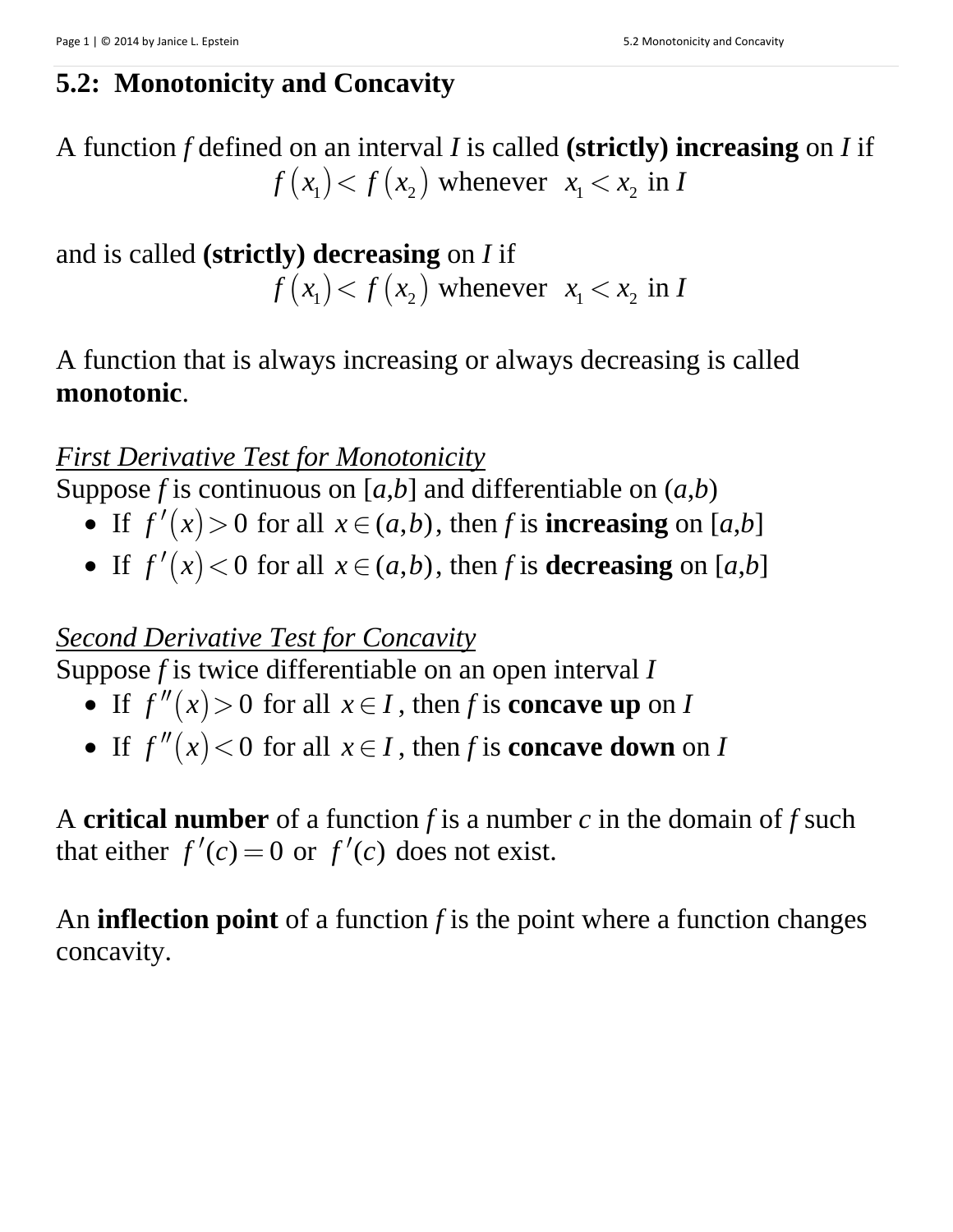

Where is the function increasing? decreasing? Where does the function have a local maximum? local minimum? Where is the function concave up? concave down? Where are the critical numbers and inflection points?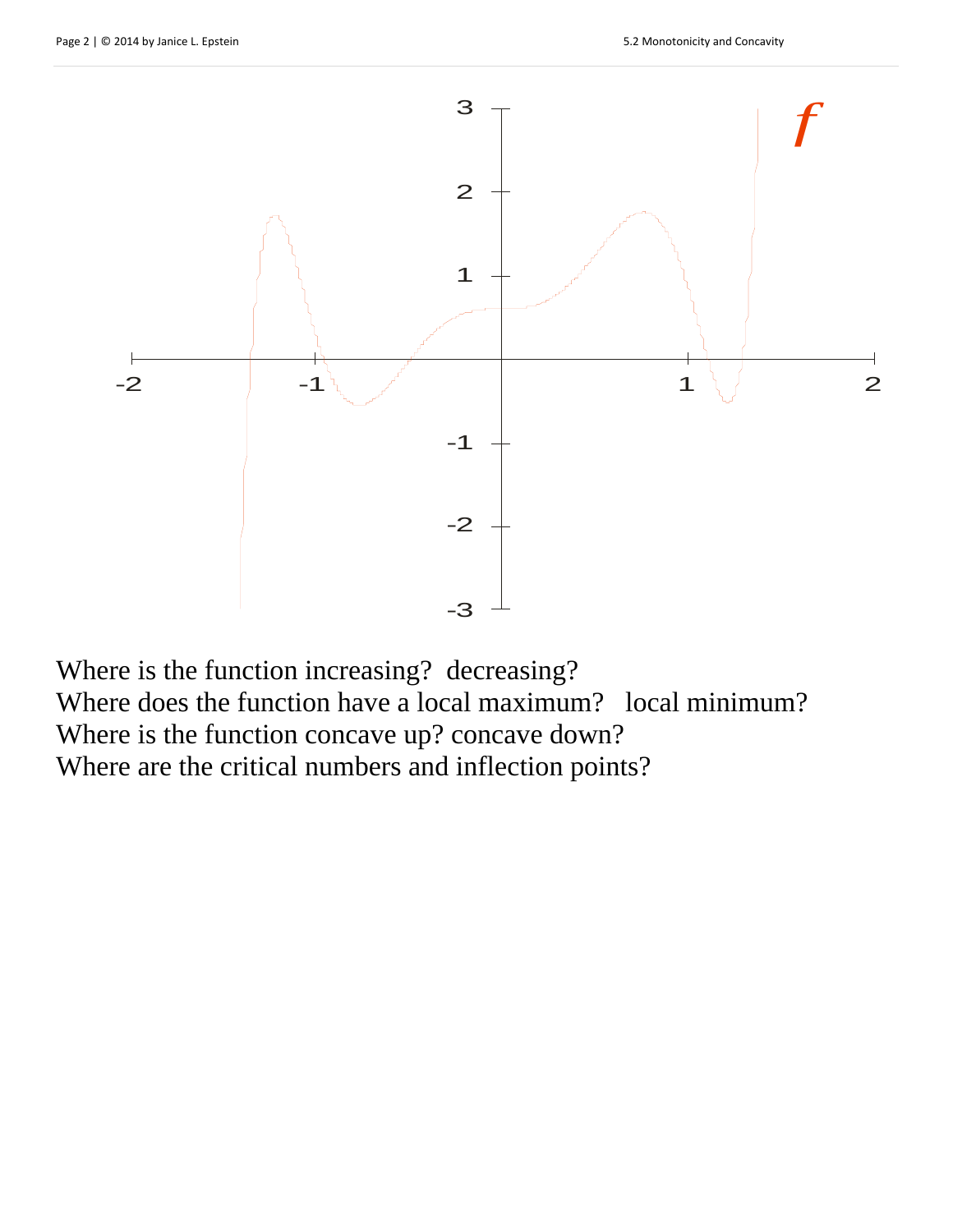# *Example:* The graph of the **derivative** of *f* is shown.



- (a) Where is the function increasing or decreasing?
- (b) Where might the function have a local maximum or minimum?
- (c) Where is the function concave up or concave down?
- (d) Where are the inflection points?

(e) If  $f(0) = 0$ , sketch a possible graph of *f*.